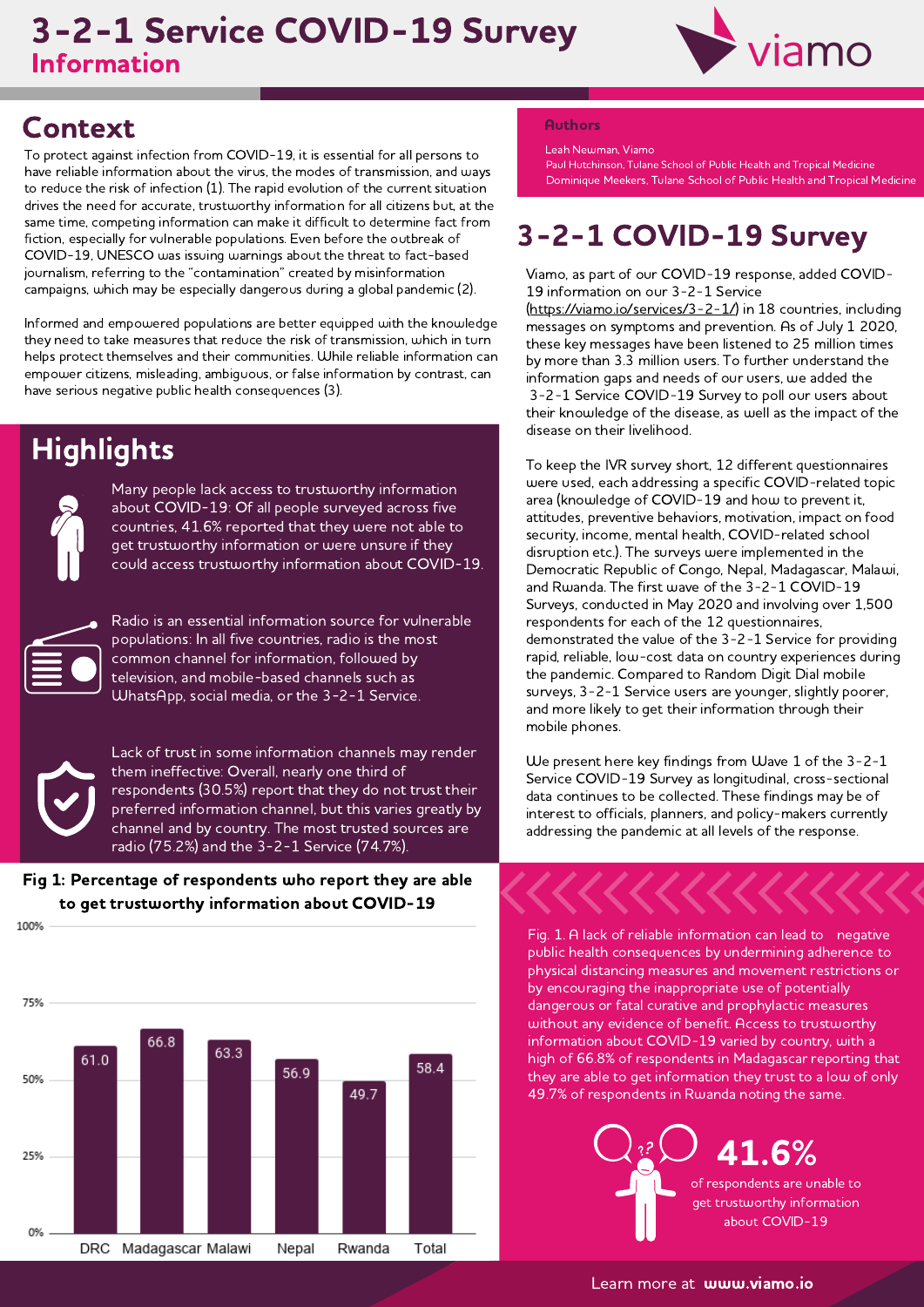

Fig 2: Percentage distribution of respondents most common source of information



Fig. 2. In all countries, radio is by far the most common channel for COVID-19 information, most notably in Nepal (57.0%), Malawi (62.4%), and Rwanda (62.7%). This is followed by television, ranging from 11.7% in Malawi to 20.1% in the DRC. The next most popular information channels are<br>mobile-based channels such as WhatsApp, social media, or the 3-2-1 Service as well as friends and family. <sup>A</sup> considerably smaller percentage of respondents get their<br>information from community health workers, community or religious leaders, or traditional healers.

Fig 3: Percentage of respondents who trust information from their main source



Fig 4: Percentage of respondents who trust their main source of information, by information source



Fig. 3/4. Overall, 30.5% of respondents do not trust their main source of information. The percentage of respondents who trust their source of information varies by country and by information source. Respondents who get their information from the radio are most likely to reporting trusting this source (75.2%), followed closely by those who get their information from the 3-2-1 Service (74.7%), and then Community Health Workers ( 66.9%), television (62.7%) and whatsapp/social media (58.3%).